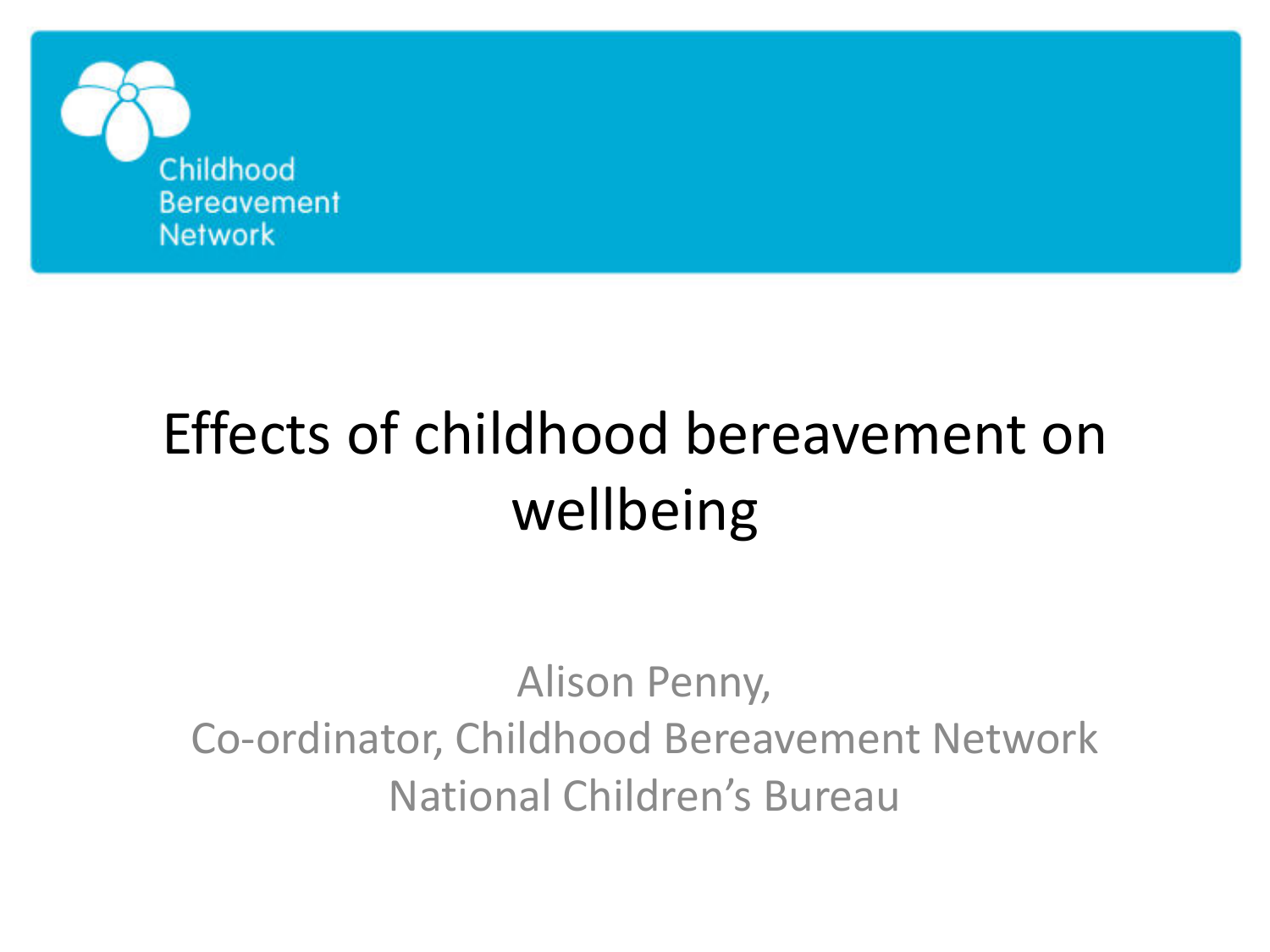

'I mean I love my life as it is now and I know it's been hard and I know I haven't been the greatest person but I do think I've grown and I'm the person that I am now because my dad died, and I'd like to think that he'd be proud of me for who I am'. (13 years on)

'I mean you experience your lows but once you've experienced the lows the happiness is, you sort of appreciate it more'. (11 years on)

(Brewer and Sparkes, 2012)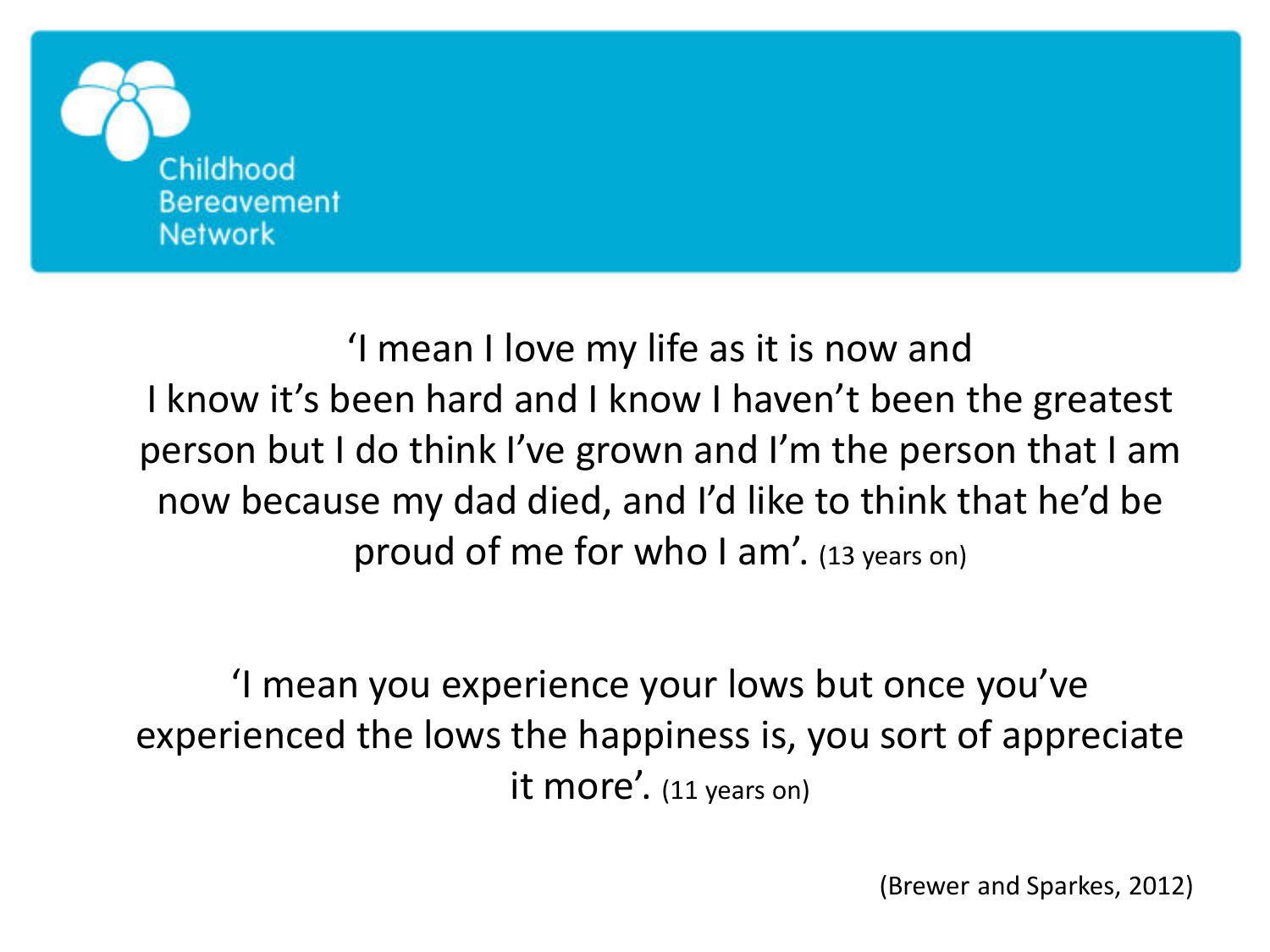

### What do we want to know?



- How many children?
- What does it mean for their future life? (risks)
- What helps/hinders?
- What does it mean?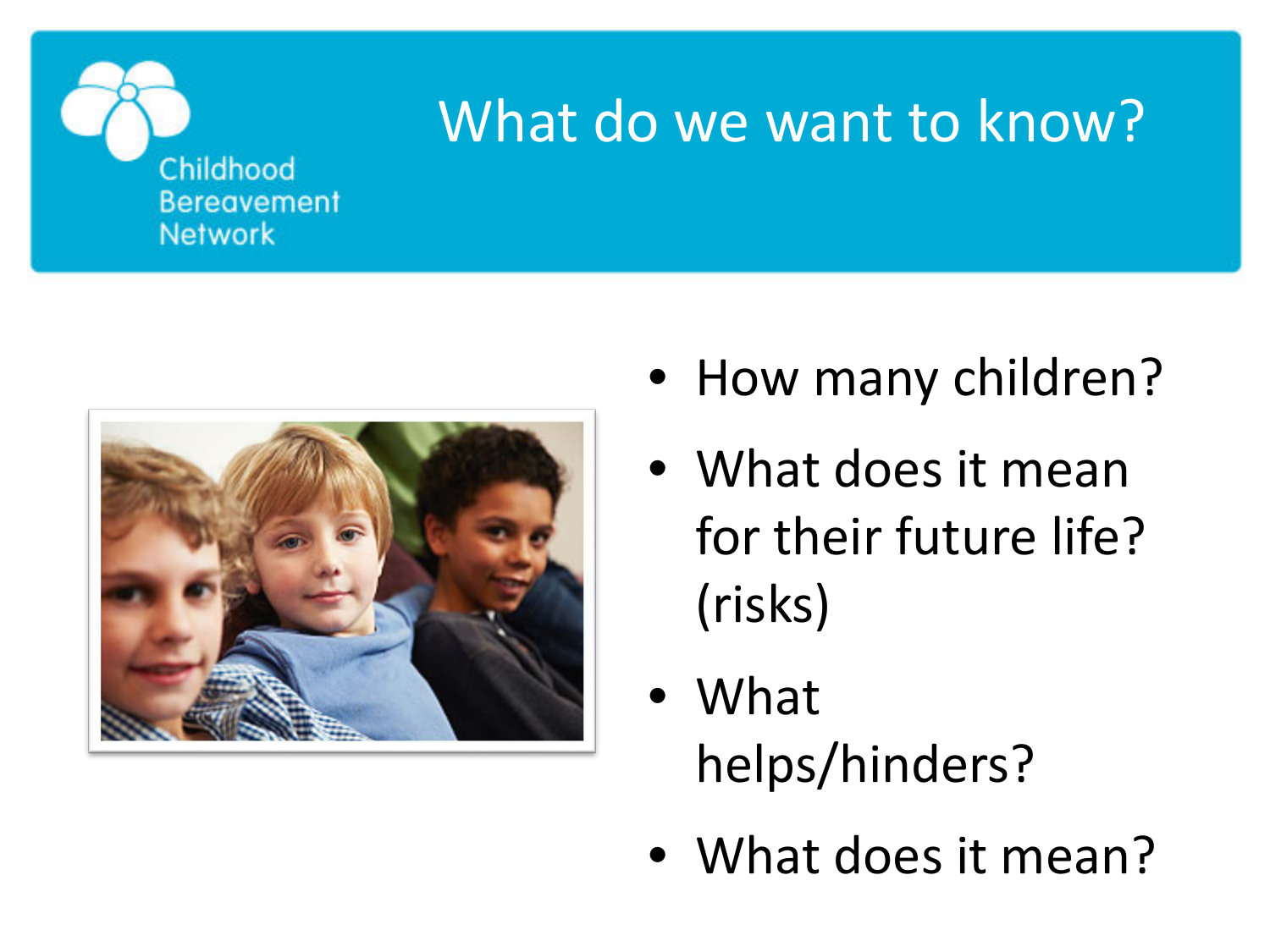

## Types of quantitative studies of bereaved children

- Retrospective studies of young people/adults with poor outcomes
- Studies that recruit young people known to be bereaved and match them with controls
- Cohort studies
- Nationwide studies

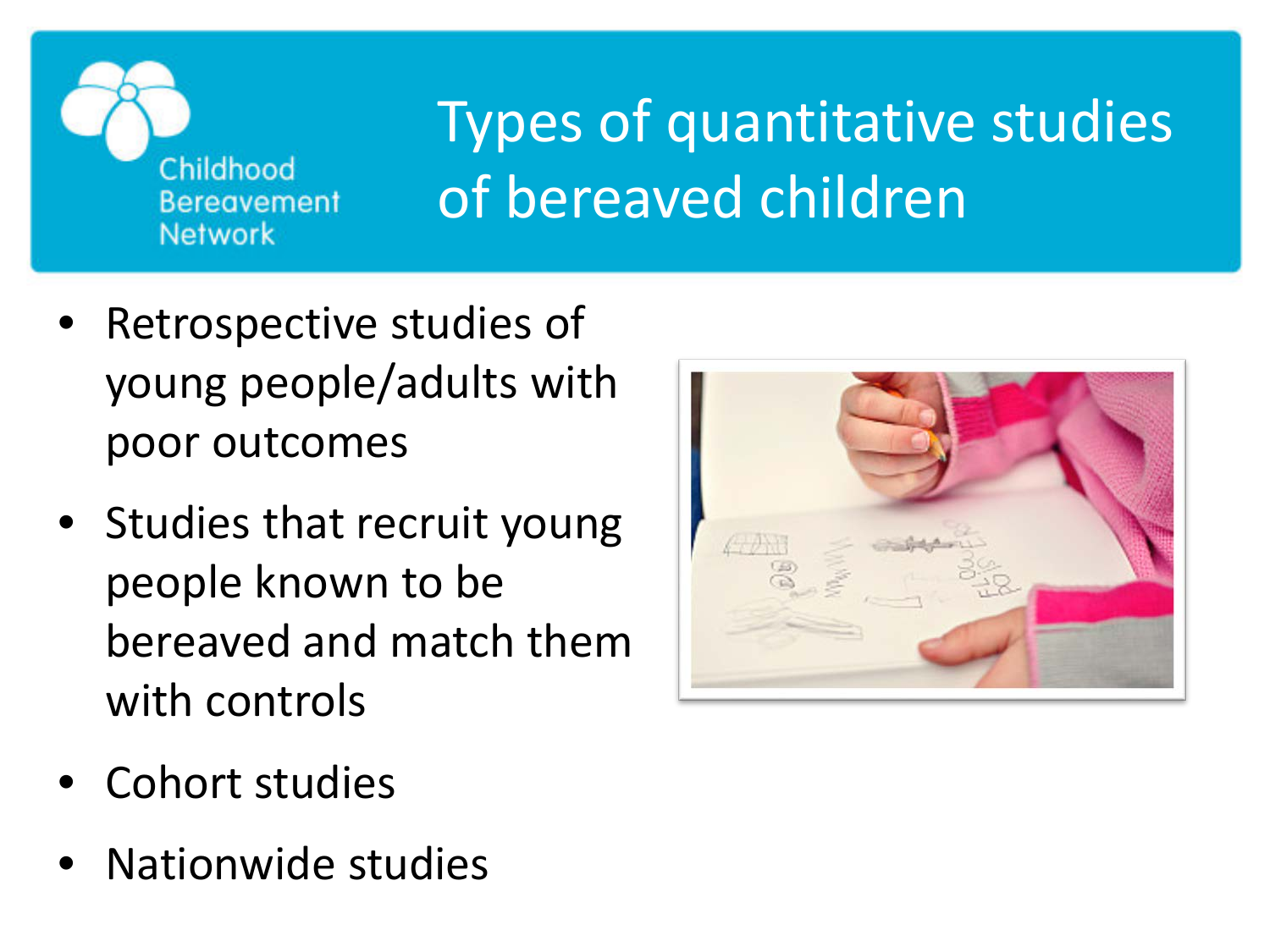

- Mixed picture  $-$  opposite effects
- Long lasting and emerging
- Increased risk of negative outcomes?
	- Lower self-esteem
	- Lower feelings of being in control of life
	- Higher rates of diagnosable mental health difficulties
	- Increased visits to GP, accidents, somaticisation
	- Increased risky or disruptive behaviour
	- Increased risk of early mortality

(Ribbens McCarthy 2005, Penny & Stubbs 2014)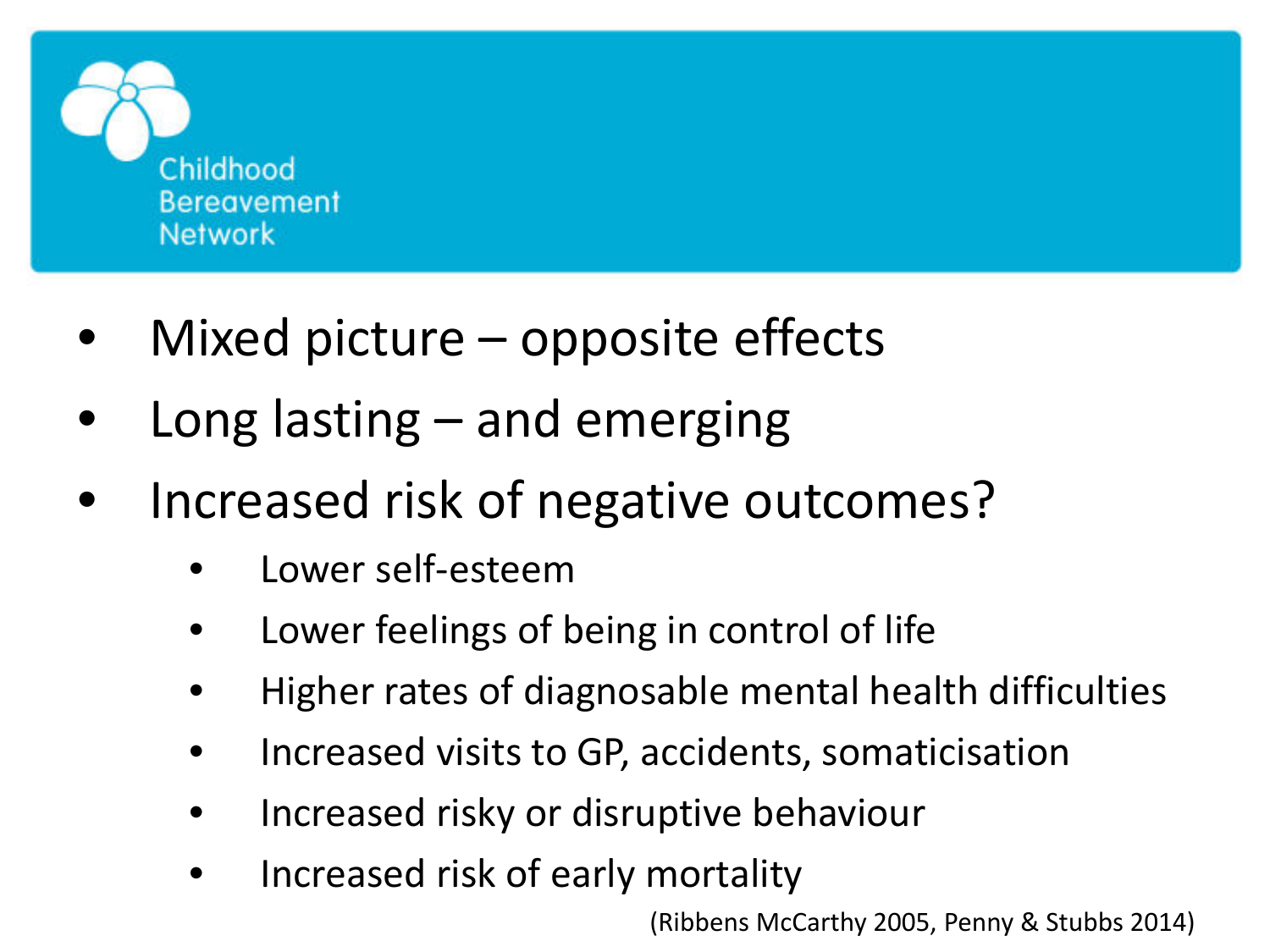

### Why cohort studies?

| <b>Advantages</b>                         | <b>Disadvantages</b>         |
|-------------------------------------------|------------------------------|
| Weren't sampled because of bereavement    | Changing mortality patterns? |
| Diverse variables                         | Low numbers?                 |
| Possibility of complex models             | <b>Attrition rates?</b>      |
| Predictors as well as outcomes            |                              |
| Outcomes over time – life course approach |                              |
| The data are there already!               |                              |

How to present the data…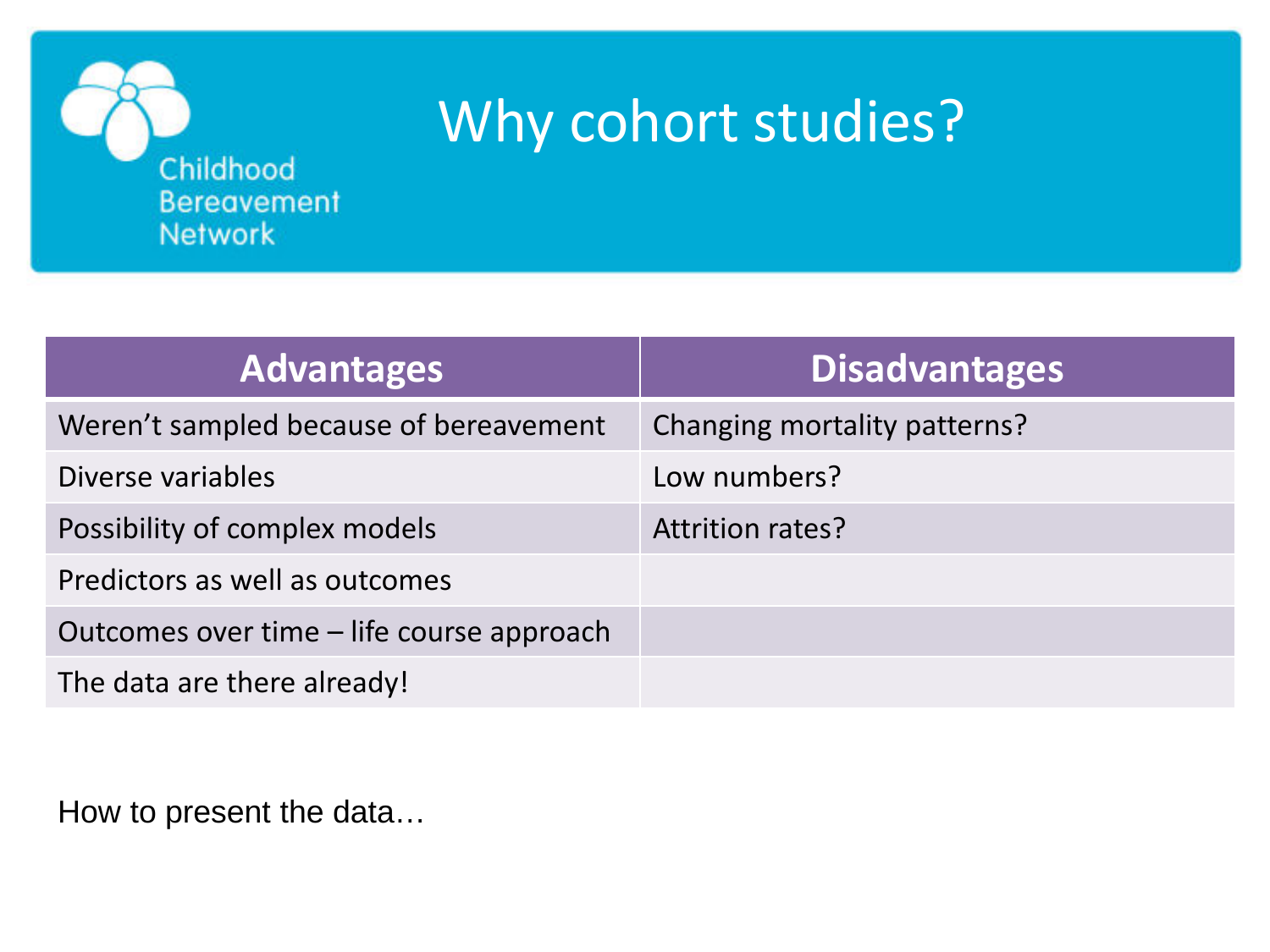

- 1970 cohort (Parsons, 2012)
- Avon Longitudinal Study of Parents and Children (Jones et al 2013)
- CBN proposal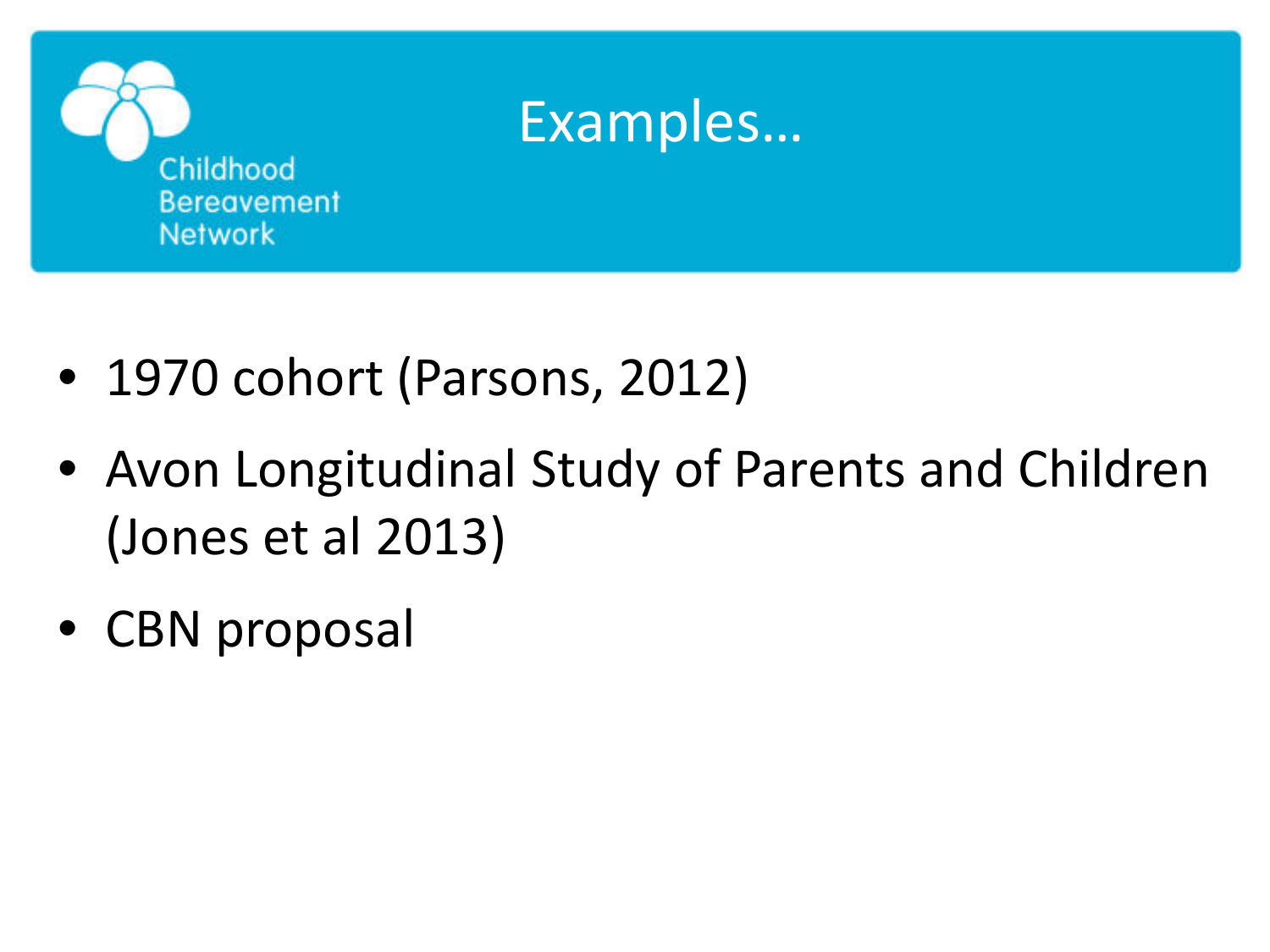

- Children's Grief Awareness Week
- #MakeTime2Listen
- Difficult emotions disrupted communication?

*Do parentally bereaved children in the MCS differ from non-bereaved children in the way they communicate worries and feelings?*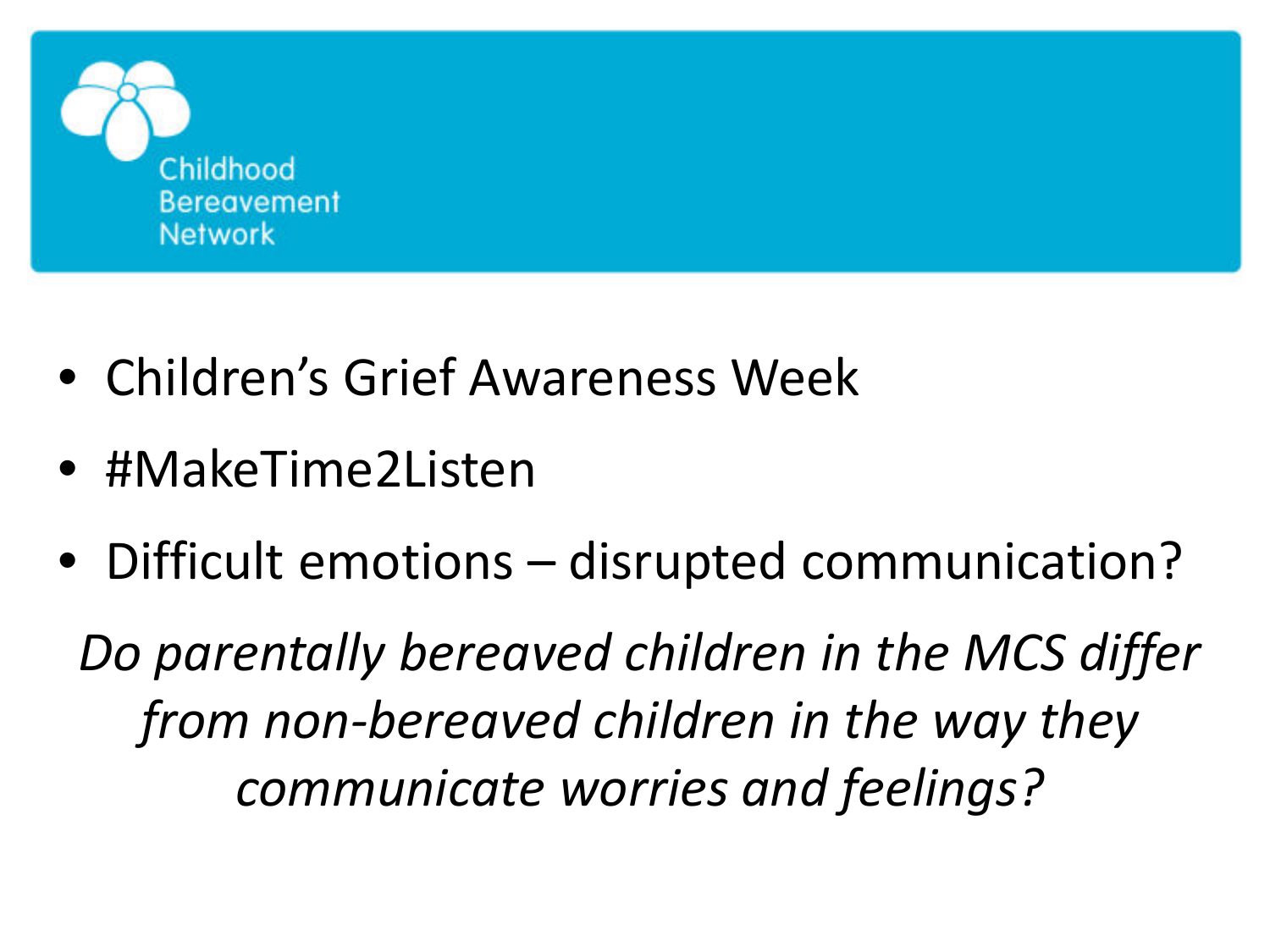

- $N=13,469$
- Weighted sample (sampling design & attrition)
- Independent variable: natural mother/father deceased (1.6 % of the sample)
- Dependent variables (child report)
	- I do not show my emotions to others
	- What do you do if you are worried about something?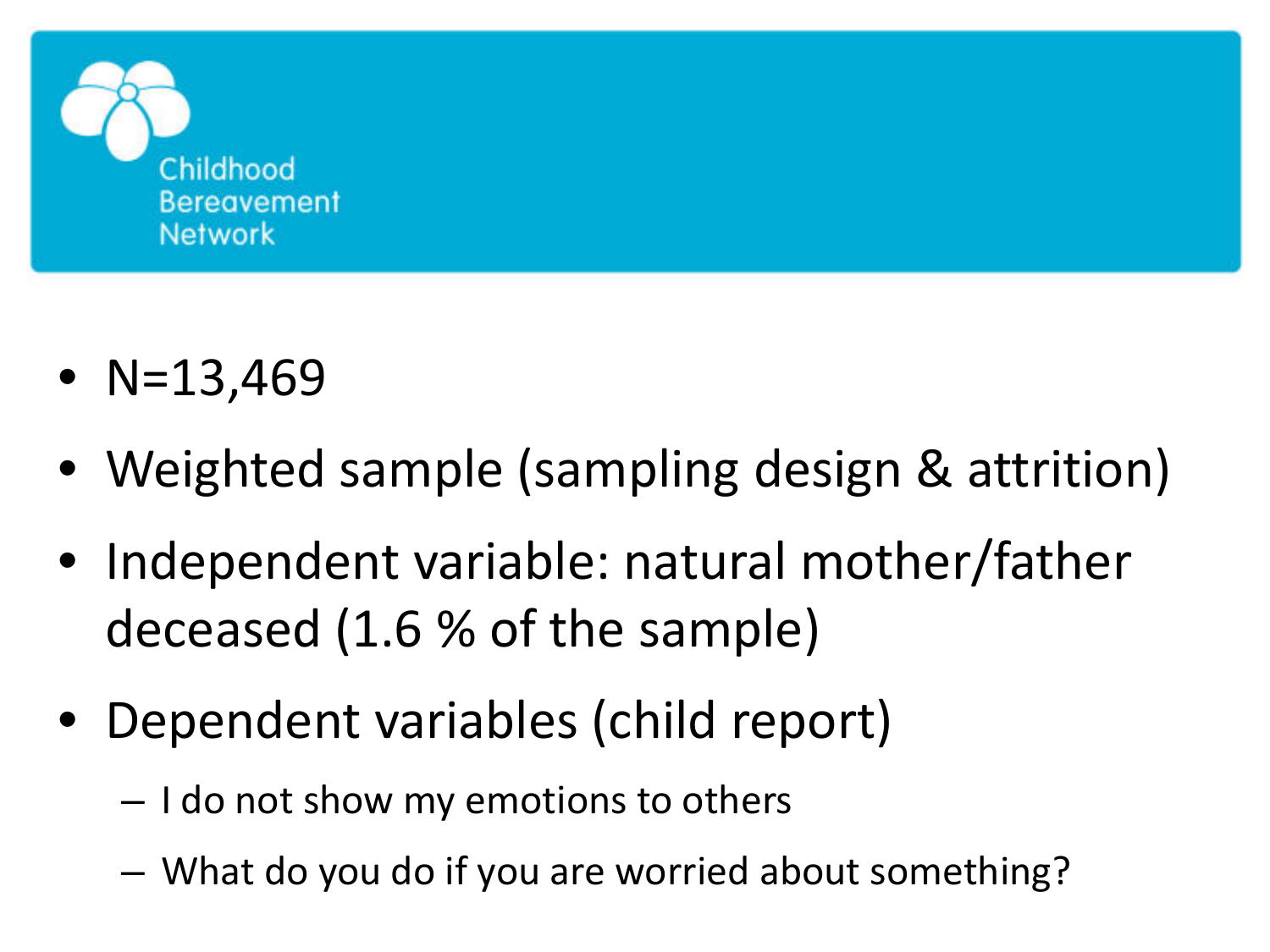#### Children's responses to the question 'What do you do if you are worried about something?'

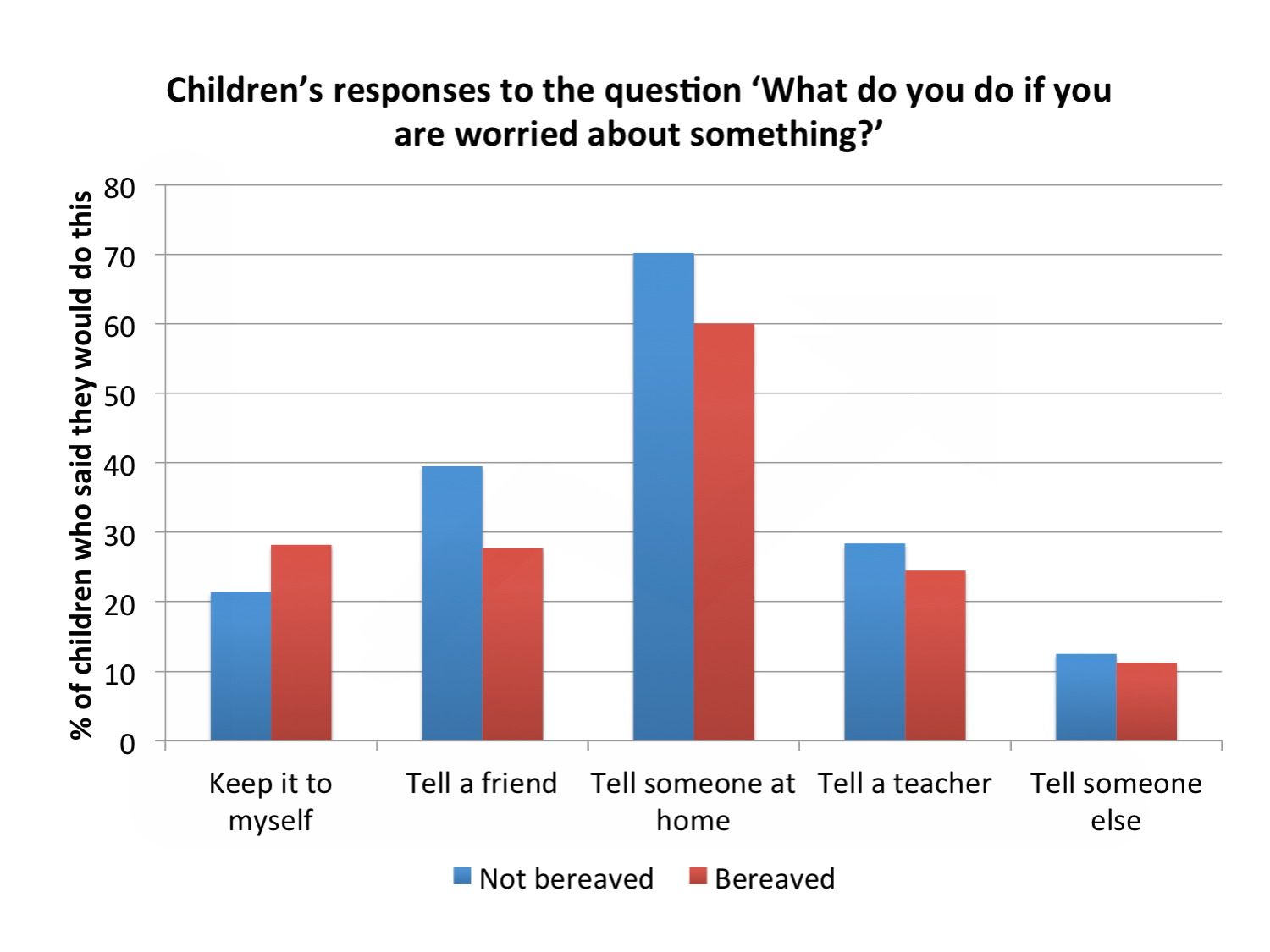#### Children's degree of agreement with the statement 'I do not show my emotions to others'



Children's experience of parental bereavement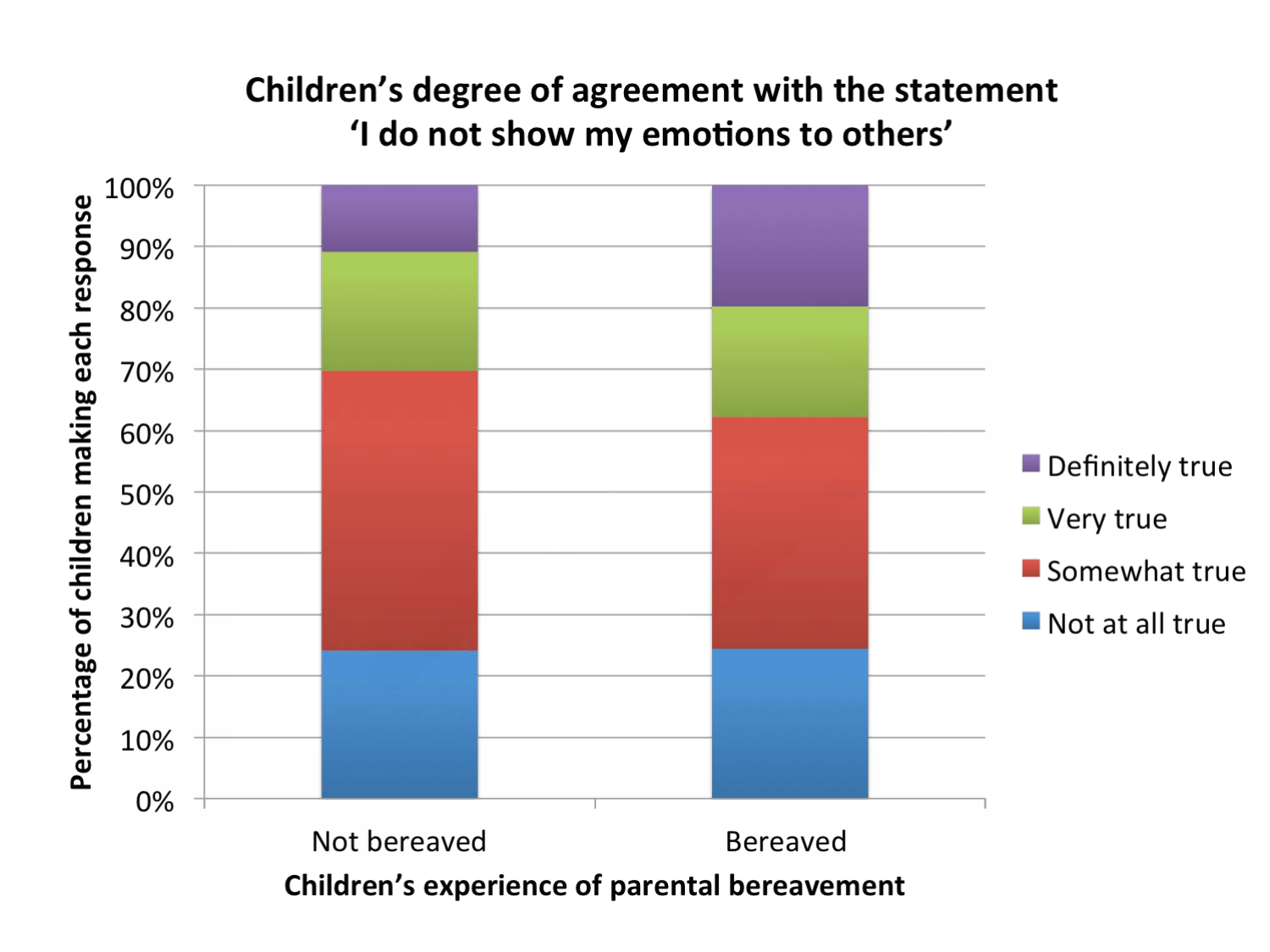

- After controlling for gender, the odds of bereaved children
	- not telling a friend about a worry were 1.605 times the odds of non-bereaved children [CI: 1.069-2.409]
	- not telling someone at home about a worry were 1.539 times those of non-bereaved children [CI: 1.049-2.257]
	- saying they definitely don't show their emotions to others were 1.94 times the odds of a non-bereaved child [CI: 1.072-3.510].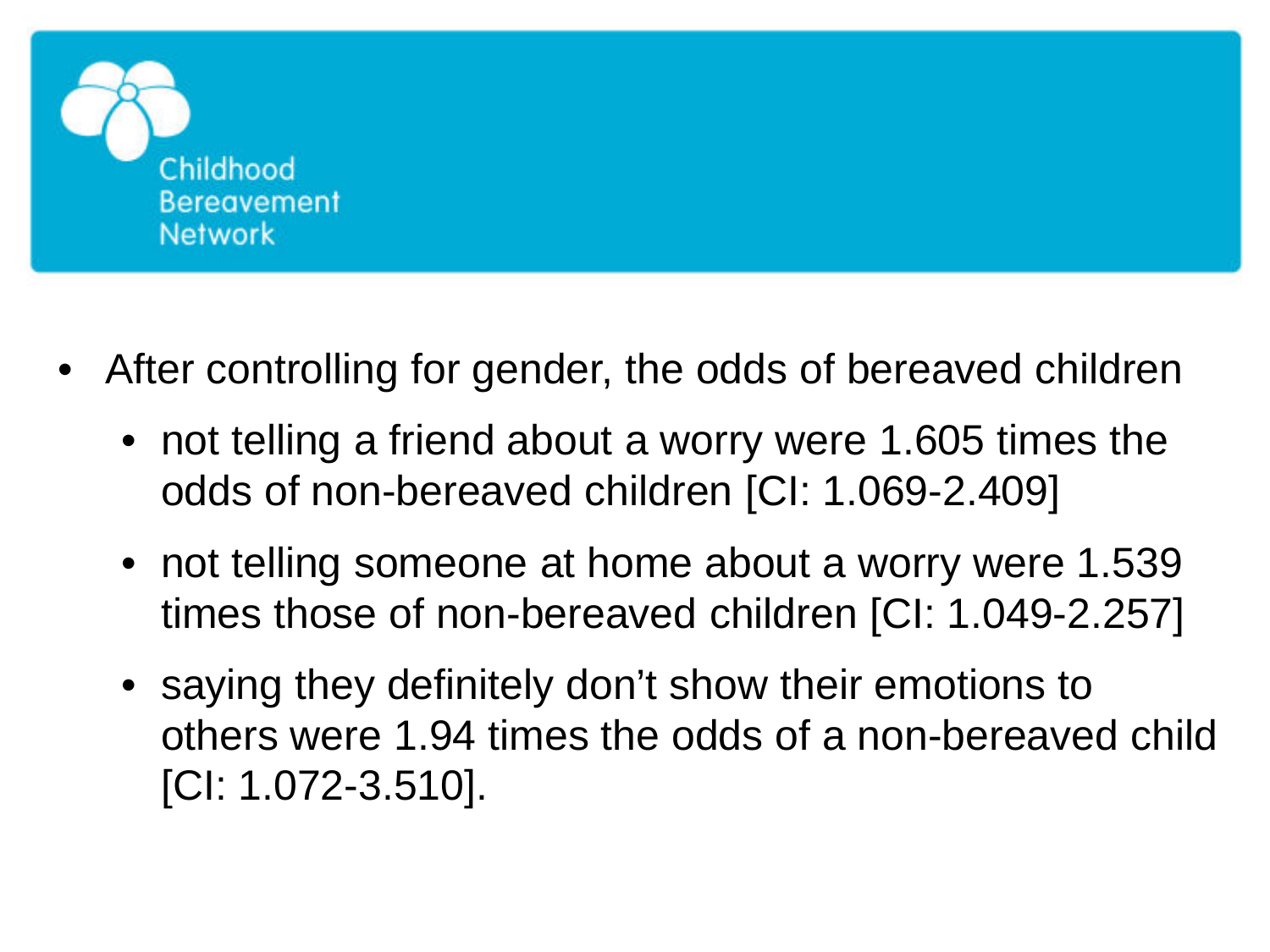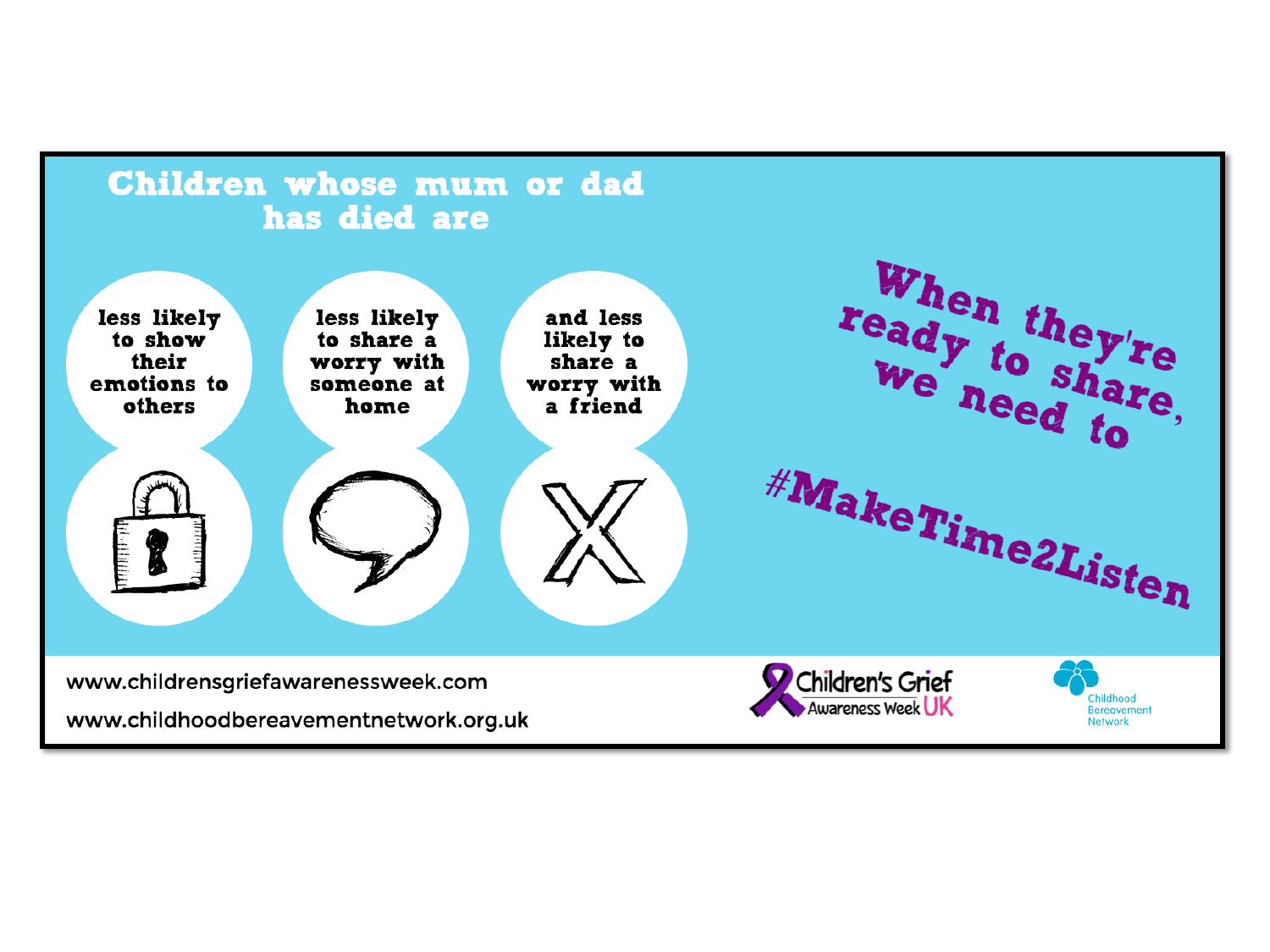# Alison Penny [apenny@ncb.org.uk](mailto:apenny@ncb.org.uk)

www.childhoodbereavementnetwork.org.uk